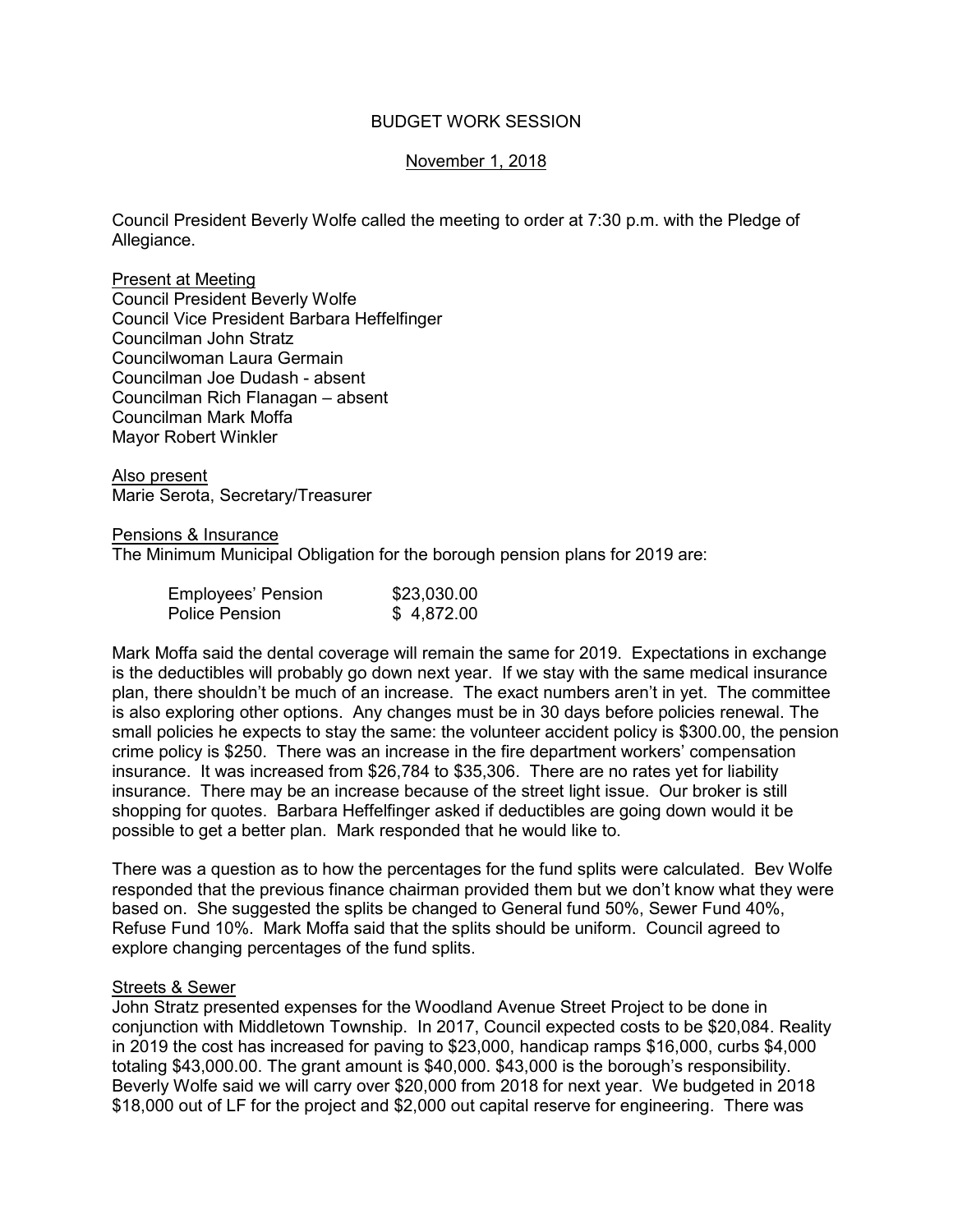\$2,000 budgeted in 2018 for cracked sealing. Borough funds for project is \$18,000, \$40,000 will be paid by grant funds totaling \$58,000. We need an additional \$25,000 for the project.

Bucks County Water & Sewer Authority has the following services that they will contract out to the borough:

| Vacuum sewer grates  | \$600   |
|----------------------|---------|
| Storm sewer cleaning | \$6,000 |
| Storm sewer repairs  | \$400   |

Borough Engineer recommends we negotiate repair of the trench drain at Hulmeville Avenue & Woodland Avenue with Giuseppi's Restoration. Council agrees that the Mayor should explore the repair.

Green Light Go Grant – There is a 50/50 match. The borough will be responsible to pay \$7,600. Budgeted funds will carry over to 2019 budget.

Street Light Procurement Program – Ray Sizer provided us with a quote of \$97,288. The Procurement Program cost for borough street lights is \$48,900. John suggests \$15,000 is added for wiring totaling \$63,000. There are 200 street lights including recreation field and traffic lights. The finance committee will pursue funding through PennVest. On 11/8 we are hosting a meeting for the consortium on the project.

The PA Small Water & Sewer Grant will provide \$213,000 which will pay for ½ of the I & I Abatement Project plus the Rehabilitation of Station #2. The borough owes a 15% match of \$35,000.

Carol said \$30,000 will be needed for Lincoln Hwy. in early spring. \$20,000 for sealing and micro-resurfacing.

Bucks County Water and Sewer Authority sewer fees will increase by 1.2%, which will be \$8,832 for the year.

Pothole Killers \$5,500

Snow Plowing \$12,500, Salt \$2,000

There have been complaints regarding ADA Ramp snow removal. Council would like to get the word out to residents to be good neighbors and help out with snow removal at corners and help clean off fire hydrants.

Other recommendations from Borough Engineer on sewer line items:

 Sewer connection fees \$10,000 Borough Solicitor \$10,000 Engineering Fees remain the same Communications increase to \$1,600 Contracted Services increased to \$400,000

#### Mayor

We received a statement from the insurance company that they are going to pay us \$19,000 for Car #55-10, the 2013 police vehicle involved in an accident.